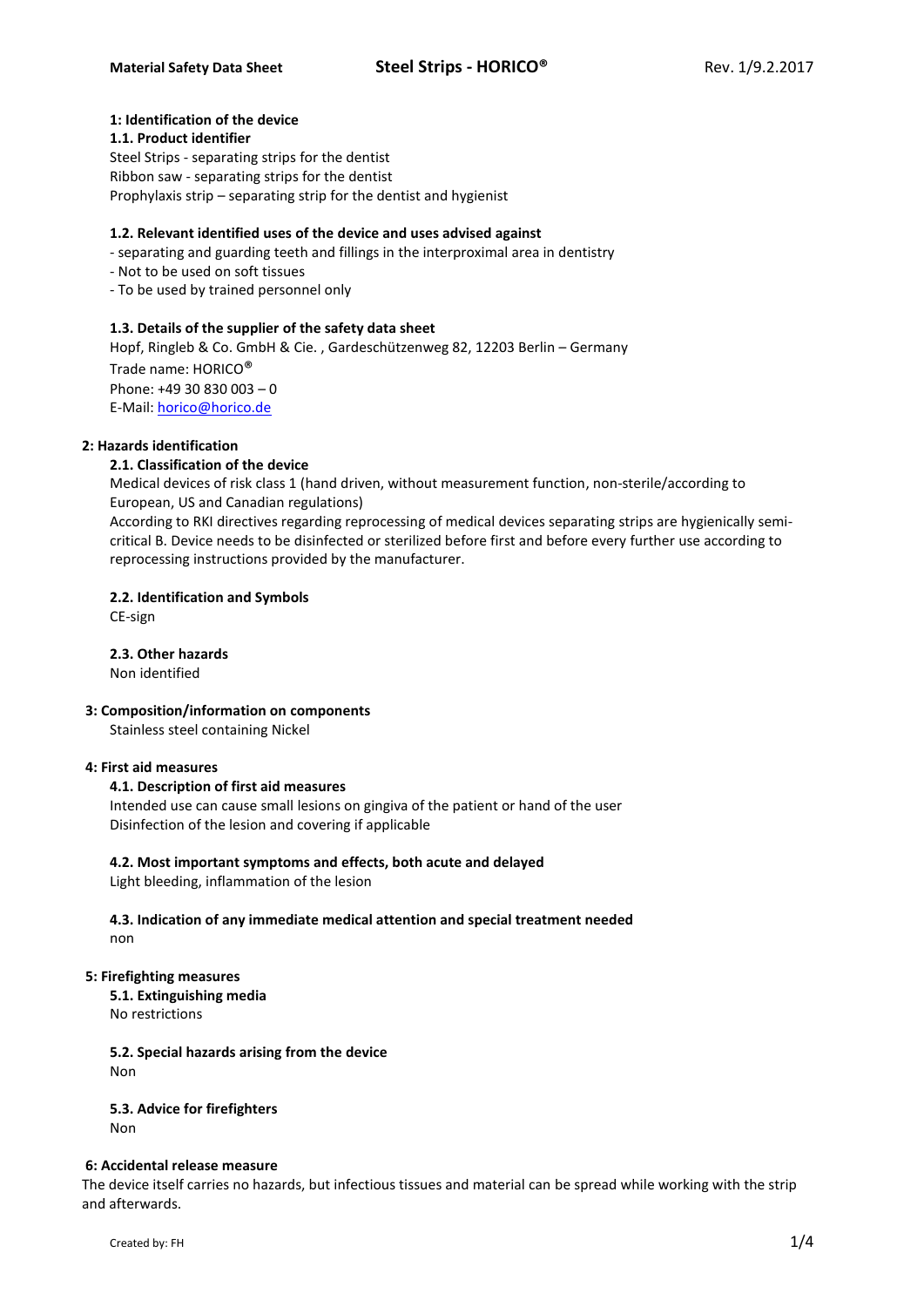#### **6.1. Personal precautions, protective equipment and emergency procedures**

Personal infection protection is recommended (surgical mask and gloves)

#### **6.2. Environmental precautions**

Chair and other surfaces of the practice need to be disinfected after each patient treatment

#### **6.3. Methods and material for containment and cleaning up**

Storage after use and before reprocessing according to infection control protocol of the practices

#### **7: Handling and storage**

#### **7.1. Precautions for safe handling**

Edges of the strip can be sharp – surgical gloves Strips with bent edges or otherwise damaged areas and ripped strips need to be sorted out and disposed.

# **7.2. Conditions for safe storage, including any incompatibilities**

Before use and after reprocessing: Dry and clean storage Shelf life is only limited by the durability of the packing – minimum 10 years if properly stored

# **7.3. Specific end use(s)**

Steelstrips are used for separating teeth and protecting untreated teeth. Prophylaxis strip with sharp edges around the perforation is used by hygienists to clean the interproximal area from stain and plaque.

# **8: Exposure controls/personal protection**

Non

# **9: Physical and chemical properties**

# **9.1. Information on basic physical and chemical properties** Stainless steel: 1.4310 Physical state at 20°C and 101,3 kPa: solid Melting point: about 1375°C Boiling point: about 2750°C Relative density: 7,9g/cm<sup>3</sup> at 25°C Surface tension: n.a. Water solubility: n.a. Burning point: n.a. Inflammability: not inflammable Explosion characteristics: not explosive Self-ignition: no self-ignition Oxidative characteristics: not oxidative Stability in organic solvents: n.a.

The stainless steel contains Nickel in a concentration of < 38% by mass.

#### **9.2. Other information** Non

# **10: Stability and reactivity**

**10.1. Reactivity** Stable under normal conditions **10.2. Chemical stability** Stable under normal conditions **10.3. Possibility of hazardous reactions** Stable under normal conditions **10.4. Conditions to avoid** non **10.5. Incompatible materials**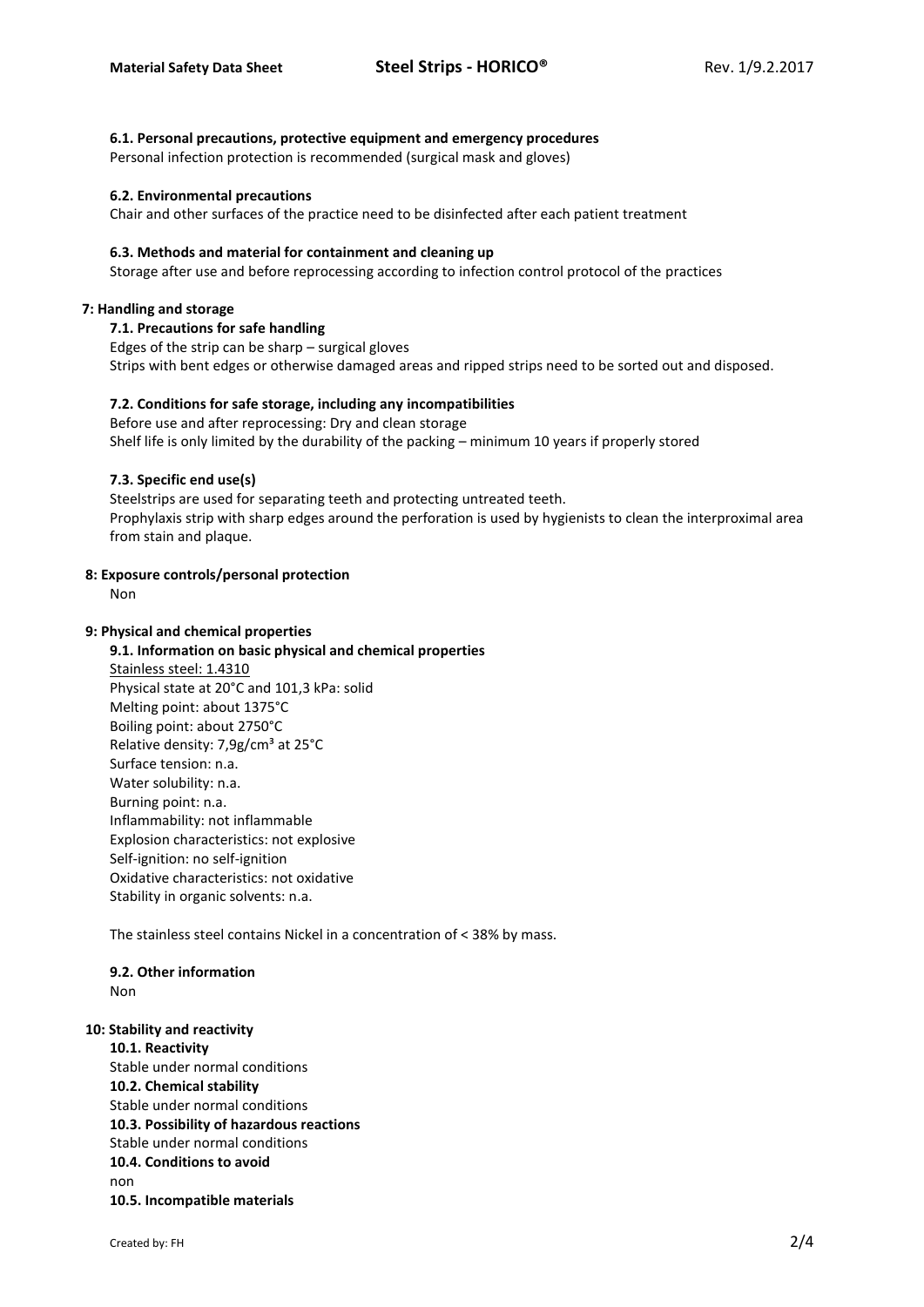Strong acids and oxidants **10.6. Hazardous decomposition products** Nickeltetracarbonyl gas under deoxidizing atmosphere

11: Toxicological information

Oral: non toxic Inhalation: n.a. Dermal: n.a. Eyes: mechanical irritation

Sensibilization: Respiratory system: no information available Skin: no information available – nickel can cause allergic reaction in case of longer expositions

# **12: Ecological information**

**12.1. Toxicity** Non

**12.2. Persistence and degradability** n.a.

**12.3. Bioaccumulative potential** Non, as nickel is solid

**12.4. Mobility in soil**

Non, as nickel is solid

**12.5. Results of PBT and vPvB assessment**

Not classified as PBT and vPvB

**12.6. Other adverse effects** Non identified

# **13: Disposal considerations**

**13.1. Waste treatment methods after use**

Disposal according to local and national regulations for potentially infectious material **13.2. Waste treatment methods before use**

Disposal according to local and national regulations for recycling of metals

# **14: Transport information**

**14.1. UN number** Non

**14.2. UN proper shipping name** non **14.3. Transport hazard class(es)** Non

**14.4. Packing group** Non

**14.5. Environmental hazards** Non

**14.6. Special precautions for user** Non

**14.7. Transport in bulk according to Annex II of MARPOL73/78 and the IBC Code**